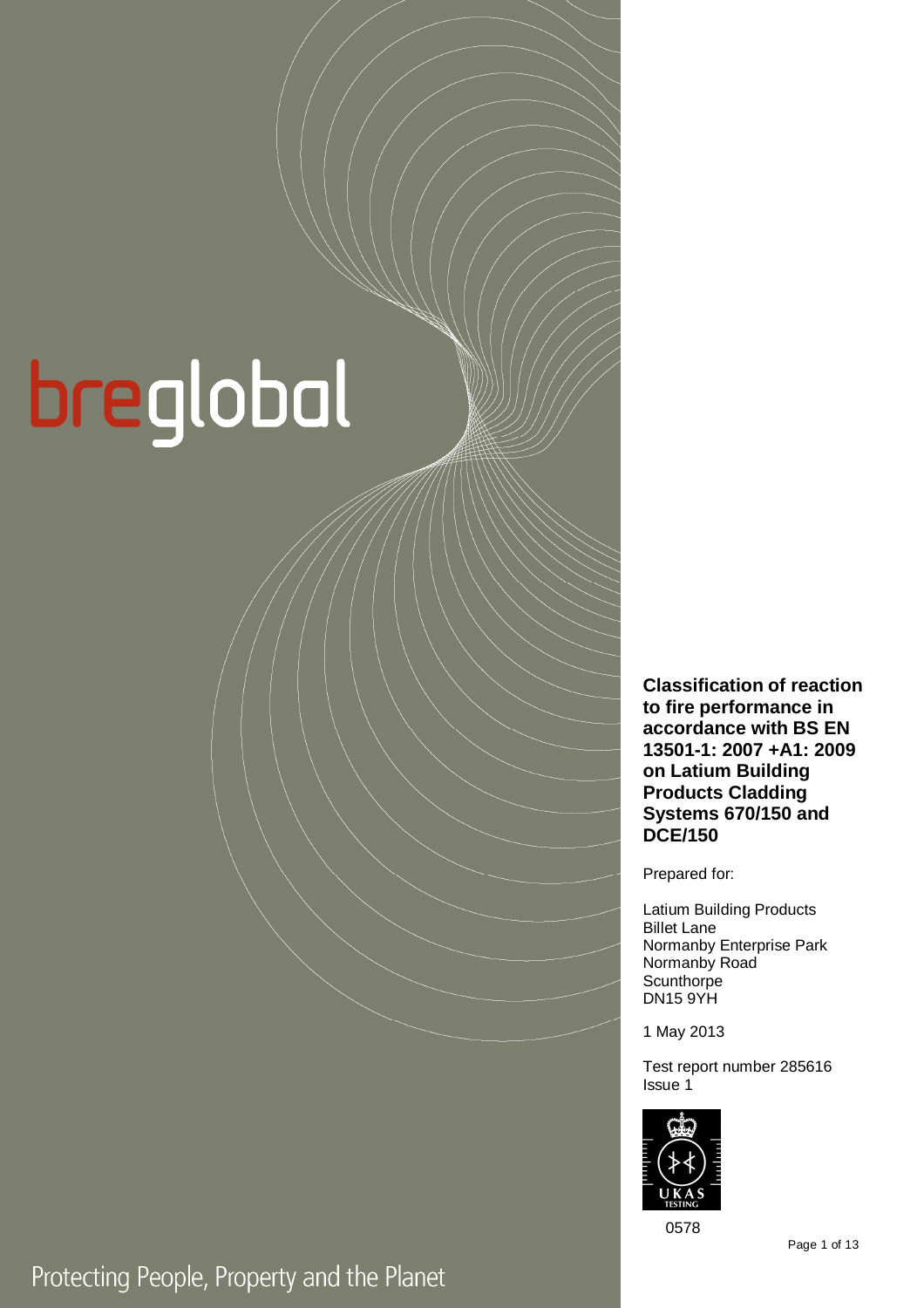

#### **Prepared on behalf of BRE Global by**

Name C A Rock

Position Senior Consultant

**Signature** 

# ARoch

#### **Authorised on behalf of BRE Global by**

Name S J Howard

Position Principal Consultant

Date 01/05/13

**Signature** 

BRE Global Bucknalls Lane **Watford Herts** WD25 9XX T + 44 (0) 1923 664100 F + 44 (0) 1923 664994 E [enquiries@breglobal.com](mailto:enquiries@breglobal.com) www.breglobal.com

BRE Global is not UKAS accredited to make opinions and interpretation. Any opinions and interpretations included as part of this report are clearly marked as such.



0578

This report may only be distributed in its entirety and in accordance with the terms and conditions of the contract. Test results relate only to the items tested. We have no responsibility for the design, materials, workmanship or performance of the product or items tested. This report does not constitute an approval, certification or endorsement of the product tested.

This report is made on behalf of BRE Global. By receiving the report and action on it, the client accepts that no individual is personally liable in contract, tort or breach of statutory duty (including negligence). No third party has any right to rely on this report.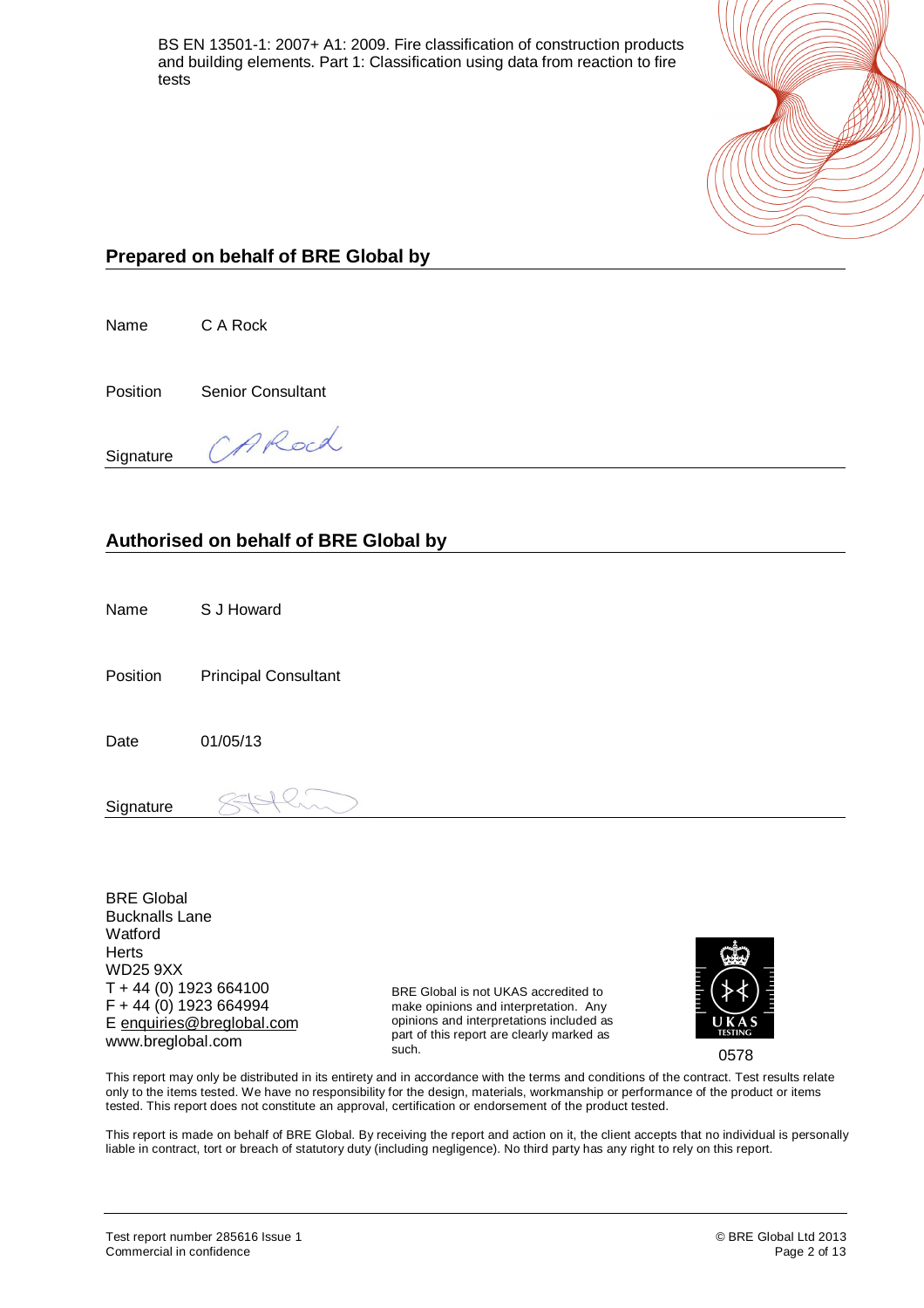

#### **1 Introduction**

This classification report defines the classification assigned to 'Latium Building Products Cladding Systems 670/150 and DCE/150' in accordance with the procedures given in BS EN 13501-1:2007+A1: 2009<sup>1</sup>

# **BRE Global**

### **CLASSIFICATION OF REACTION TO FIRE IN ACCORDANCE WITH EN 13501-1: 2007+A1: 2009**

| Sponsor:                          | Latium Building Products, Billet Lane, Normanby Enterprise Park,<br>Normanby Road, Scunthorpe, DN15 9YH.                                                                                                                                                                                                                                                               |  |
|-----------------------------------|------------------------------------------------------------------------------------------------------------------------------------------------------------------------------------------------------------------------------------------------------------------------------------------------------------------------------------------------------------------------|--|
| <b>Prepared for:</b>              | Latium Building Products, Billet Lane, Normanby Enterprise Park,<br>Normanby Road, Scunthorpe, DN15 9YH.                                                                                                                                                                                                                                                               |  |
| <b>Place of Manufacture:</b>      | Latium Building Products, Billet Lane, Normanby Enterprise Park,<br>Normanby Road, Scunthorpe, DN15 9YH.                                                                                                                                                                                                                                                               |  |
| Prepared by:                      | BRE Global Ltd., Bucknalls Lane, Garston, Watford, WD25 9XX, England.                                                                                                                                                                                                                                                                                                  |  |
| <b>Product name:</b>              | Latium Building Products Cladding Systems 670/150 and DCE/150.                                                                                                                                                                                                                                                                                                         |  |
|                                   | The following unfaced and uncoated products are included within the scope<br>of this report:                                                                                                                                                                                                                                                                           |  |
|                                   | 670/150 (also known as ACS150, C6224150, NPCS150).<br>$\bullet$<br>671/100 (also known as ACV100, SCV100, NPCV100).<br>$\bullet$<br>C5223150 (also known as SVE150, SVE/150).<br>$\bullet$<br>DCE/150 (also known as DCE150, C5224150, MILEXX150).<br>$\bullet$<br>C5224300 (also known as DCE300, DCE/300, MILEXX300)<br>$\bullet$<br>DFE270 (also known as DFE/270). |  |
| <b>Notified body number:</b>      | 1576.                                                                                                                                                                                                                                                                                                                                                                  |  |
| <b>Classification report No.:</b> | 285616                                                                                                                                                                                                                                                                                                                                                                 |  |
| <b>Issue number:</b>              | 1.                                                                                                                                                                                                                                                                                                                                                                     |  |
| Date of issue:                    | 1 May 2013.                                                                                                                                                                                                                                                                                                                                                            |  |

This classification report consists of thirteen pages and may only be used or reproduced in its entirety.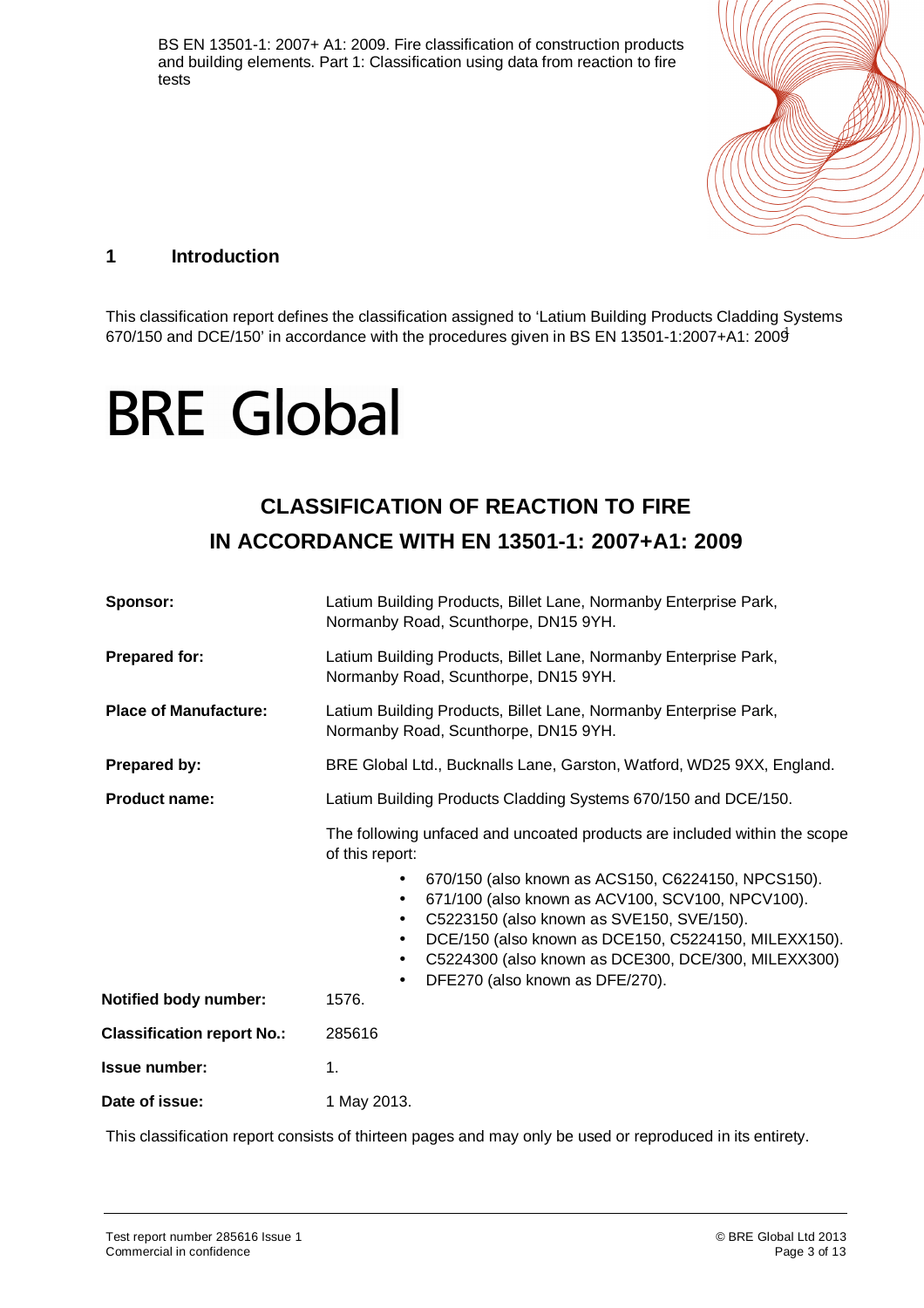

#### **2 Details of classified product**

#### **2.1 General**

The products, 'Latium Building Products Cladding Systems 670/150 and DCE/150', are defined by the test sponsor as PVC-UE profiles according to BS EN 13245- $2^2$ .

#### **2.2 Product description**

The products, 'Latium Building Products Cladding Systems 670/150 and DCE/150', are described in section 2.2.2.

#### **2.2.1 Traceability**

The test samples were supplied by the test sponsor. BRE Global was not involved in the sampling process and therefore cannot comment upon the relationship between the samples supplied for test and the products supplied to market.

#### **2.2.2 Sample details**

| Name and address of test Sponsor                         | Latium Building Products, Billet Lane, Normanby Enterprise<br>Park, Normanby Road, Scunthorpe, DN15 9YH.         |
|----------------------------------------------------------|------------------------------------------------------------------------------------------------------------------|
| Place of manufacture of product                          | As above.                                                                                                        |
| <b>Sample</b>                                            |                                                                                                                  |
| Description of specimens (as<br>received)                | Co-extruded plastic interlocking cladding panel.                                                                 |
| Description of specimens (Test<br>sponsor's declaration) | Cellular PVC cladding. The test sponsor's product description<br>is reproduced in Appendix A.                    |
| Products/components tested                               | Latium Building Products Cladding System DCE/150/9001.<br>Latium Building Products Cladding System 670/150/9001. |
| Sponsor's specimen ID                                    | DCE/150/9001, 670/150/9001<br>PVC-UE Core & PVC-U Skin.                                                          |
| Type of product / component                              | Profiles for internal and external wall and ceiling finishes.                                                    |
| Colour reference                                         | 9001.                                                                                                            |
| Nominal declared thickness                               | DCE/150/9001: 7.0 mm.<br>670/150/9001: 6.0 mm.                                                                   |
| Nominal declared mass per unit area                      | DCE/150/9001: 5.2 kg/m <sup>2</sup> .<br>670/150/9001: 4.2 kg/m <sup>2</sup> .                                   |
| Face to be tested                                        | Interior - PVC-U skin.                                                                                           |
| <b>Substrate</b>                                         |                                                                                                                  |
| Generic type                                             | Type A (EN 520 <sup>3</sup> ) gypsum plasterboard.                                                               |
| Product                                                  | 12.5 mm Knauf Standard Wallboard SE.                                                                             |
| Manufacturer                                             | Knauf Drywall, Sittingbourne, Kent, ME9 8SR, UK.                                                                 |
| Nominal thickness                                        | $\overline{12.5}$ mm.                                                                                            |
| Measured thickness                                       | $12.5$ mm.                                                                                                       |
| Nominal mass per unit area                               | 8.3 kg/m <sup>2</sup> .                                                                                          |
| Nominal density                                          | 664 kg/m <sup>3</sup> .                                                                                          |
| Stated reaction to fire classification                   | A2-s1, d0 to EN 13501-1 <sup>1</sup> .                                                                           |
| Air gap                                                  |                                                                                                                  |
| Position                                                 | Between back face of sample and front face of substrate.                                                         |
| Size of air gap                                          | 25 mm.                                                                                                           |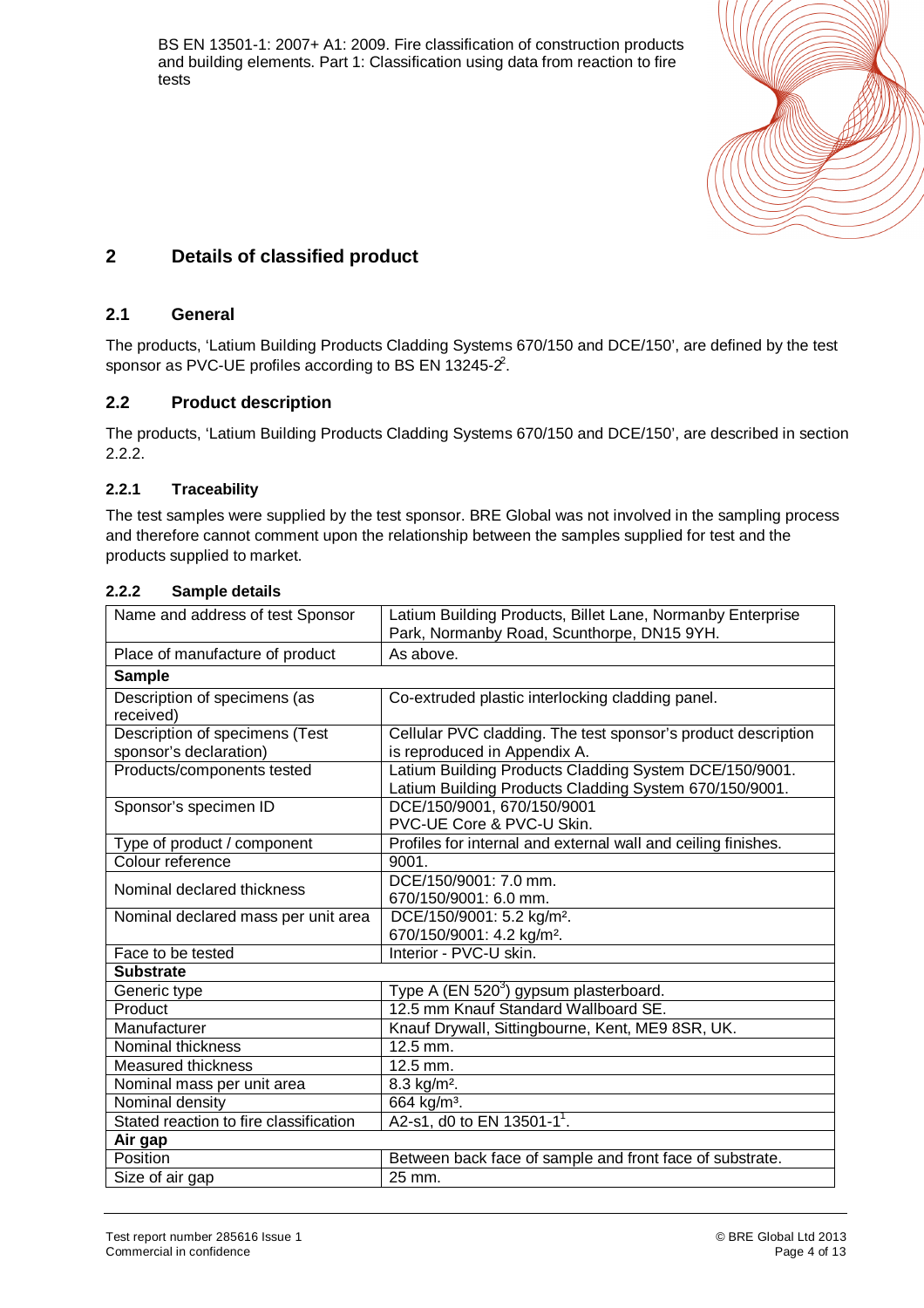

| Specimen measurements (EN ISO 11925-2) DCE/150/9001 |                                                       |
|-----------------------------------------------------|-------------------------------------------------------|
| Mean measured specimen thickness                    | <b>Warp orientation</b>                               |
| of profile                                          | Panel: 7.0 mm.                                        |
|                                                     | Minimum thickness of profile: 5.3 mm.                 |
|                                                     | Maximum thickness of profile: 20.5 mm (at interlock). |
|                                                     | Weft orientation                                      |
|                                                     | Panel: 6.9 mm.                                        |
|                                                     | Minimum thickness of profile: 5.3 mm.                 |
|                                                     | Maximum thickness across interlocked joint: 20.4 mm.  |
| Mean measured mass per unit area                    | Warp/weft: 4.1 kg/m <sup>2</sup> .                    |
| Specimen cover width                                | 150 mm.                                               |
| Specimen measurements (EN ISO 11925-2) 670/150/9001 |                                                       |
| Mean measured specimen thickness                    | Warp orientation                                      |
| of profile                                          | Panel: 6.0 mm.                                        |
|                                                     | Minimum thickness of profile: 5.3 mm.                 |
|                                                     | Maximum thickness of profile: 17.1 mm (at interlock). |
|                                                     | Weft orientation                                      |
|                                                     | Panel: 6.4 mm.                                        |
|                                                     | Minimum thickness of profile: 5.3 mm.                 |
|                                                     | Maximum thickness across interlocked joint: 18.0 mm.  |
| Mean measured mass per unit area                    | Warp: 2.8 kg/m <sup>2</sup> .                         |
|                                                     | Weft: 3.0 kg/m <sup>2</sup> .                         |
| Specimen cover width                                | 150 mm.                                               |

#### **3 Reports & results in support of this classification**

#### **3.1 Reports**

| Name of<br>Laboratory | Name of sponsor          | <b>Test reports</b><br>Nos. | Test method/field of<br>application rules |
|-----------------------|--------------------------|-----------------------------|-------------------------------------------|
| <b>BRE Global</b>     | Latium Building Products | 280413-1                    | BS EN 13823: 2010 <sup>4</sup>            |
| <b>BRE Global</b>     | Latium Building Products | 280413-2                    | BS EN 13823: 2010 <sup>4</sup>            |
| <b>BRE Global</b>     | Latium Building Products | 280413-3                    | BS EN ISO 11925-2: 2010 <sup>5</sup>      |
| <b>BRE Global</b>     | Latium Building Products | 280413-4                    | BS EN ISO 11925-2: 2010 <sup>5</sup>      |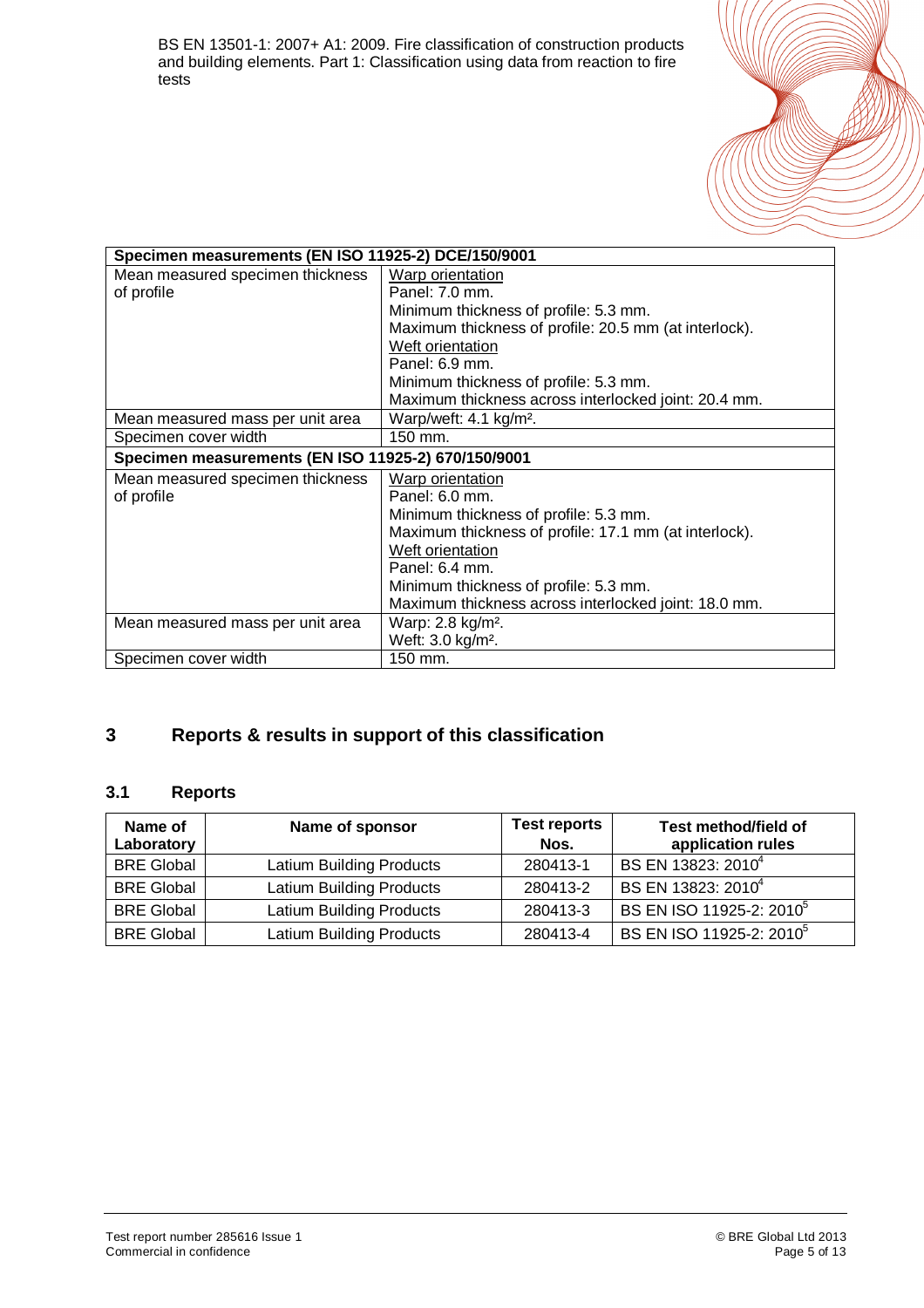

#### **3.2 Results**

| Test method & test number               | Parameter                              | No.   | <b>Results</b>                                  |                        |  |
|-----------------------------------------|----------------------------------------|-------|-------------------------------------------------|------------------------|--|
|                                         |                                        | tests | <b>Continuous</b>                               | <b>Compliance with</b> |  |
|                                         |                                        |       | parameter -                                     | parameters             |  |
|                                         |                                        |       | mean (m)                                        | (Class D-s3, d2)       |  |
| EN ISO 11925: 2010                      |                                        |       |                                                 |                        |  |
| Surface exposure, 30s flame application | $Fs \leq 150$                          |       | $(-)$                                           | Compliant              |  |
| period, DCE/150/9001                    | Flaming droplets/                      | 6     |                                                 |                        |  |
|                                         | particles                              |       | $(\cdot)$                                       | Compliant              |  |
| (BREG report 280413-4)                  |                                        |       |                                                 |                        |  |
| EN ISO 11925: 2010                      | $Fs \leq 150$                          |       | $(\cdot)$                                       | Compliant              |  |
| Edge exposure, 30s flame application    |                                        | 6     |                                                 |                        |  |
| period, DCE/150/9001.                   | Flaming droplets/                      |       |                                                 |                        |  |
| (BREG report 280413-4)                  | particles                              |       | $(-)$                                           | Compliant              |  |
| EN ISO 11925: 2010                      |                                        |       |                                                 |                        |  |
| Surface exposure, 30s flame application | $Fs \leq 150$                          |       | $(-)$                                           | Compliant              |  |
| period, 670/150/9001.                   |                                        | 6     |                                                 |                        |  |
|                                         | Flaming droplets/                      |       | $(-)$                                           | Compliant              |  |
| (BREG report 280413-3)                  | particles                              |       |                                                 |                        |  |
| EN ISO 11925: 2010                      |                                        |       |                                                 |                        |  |
| Edge exposure, 30s flame application    | $Fs \leq 150$                          |       | $(-)$                                           | Compliant              |  |
| period, 670/150/9001.                   | Flaming droplets/                      | 6     |                                                 |                        |  |
|                                         | particles                              |       | $(-)$                                           | Compliant              |  |
| (BREG report 280413-3)                  |                                        |       |                                                 |                        |  |
| EN 13823: 2010                          | $\overline{F}$ IGRA $_{0.2MJ}$         |       | 205.5 W/s                                       | Compliant              |  |
| DCE/150/9001                            | FIGRA <sub>0.4MJ</sub><br><b>LFS</b>   |       | 205.5 W/s                                       | Compliant<br>Compliant |  |
|                                         | <b>THR 600s</b>                        |       | $(-)$<br>21.8 MJ                                | Compliant              |  |
|                                         | <b>SMOGRA</b>                          | 3     | 180.2 m <sup>2</sup> /s <sup>2</sup>            | Compliant              |  |
|                                         | <b>TSP600s</b>                         |       | 1441.4 m <sup>2</sup>                           | Compliant              |  |
|                                         |                                        |       |                                                 |                        |  |
|                                         | Flaming droplets/particles ≤ 10s       |       | Observed<br>Observed                            | Compliant              |  |
| (BREG report 280413-2)                  | Flaming droplets/particles > 10s       |       |                                                 | Compliant              |  |
| EN 13823: 2010                          | FIGRA <sub>0.2MJ</sub>                 |       | 257.8 W/s                                       | Compliant              |  |
| 670/150/9001                            | $FIGRA_{ 0.4MJ}$                       |       | 257.8 W/s                                       | Compliant              |  |
|                                         | <b>LFS</b>                             |       | $(-)$                                           | Compliant              |  |
|                                         | <b>THR 600s</b><br><b>SMOGRA</b>       | 3     | 16.8 MJ<br>288.9 m <sup>2</sup> /s <sup>2</sup> | Compliant              |  |
|                                         | <b>TSP600s</b>                         |       | 1268.0 m <sup>2</sup>                           | Compliant<br>Compliant |  |
|                                         |                                        |       |                                                 |                        |  |
|                                         | Flaming droplets/particles $\leq 10$ s |       | Observed                                        | Compliant              |  |
| (BREG report 280413-1)                  | Flaming droplets/particles > 10s       |       | Observed                                        | Compliant              |  |

(-) Not applicable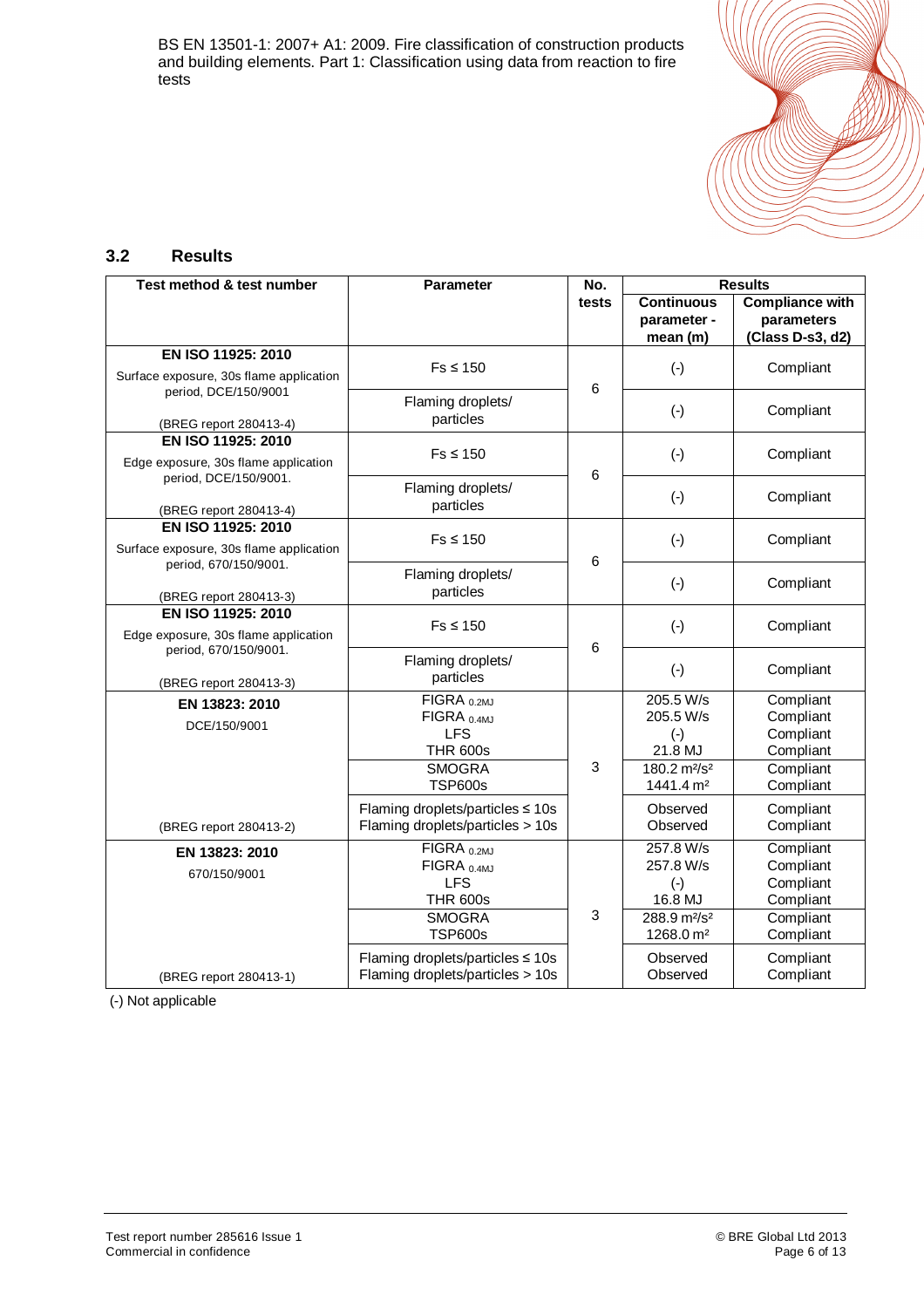

#### **4 Classification and field of application**

#### **4.1 Reference of classification**

This classification has been carried out in accordance with BS EN 13501-1:2007+A1: 2009.

#### **4.2 Classification**

The product, 'Latium Building Products Cladding Systems 670/150 and DCE/150', in relation to reaction to fire behaviour is classified:

**D** 

The additional classification in relation to smoke production is:

#### **s3**

The additional classification in relation to flaming droplets / particles is:

**d2** 

The format of the reaction to fire classification for construction products excluding floorings and linear pipe thermal insulation products is:

| <b>Fire Behaviour</b> |                |   | <b>Smoke Production</b> |   | <b>Flaming Droplets</b> |
|-----------------------|----------------|---|-------------------------|---|-------------------------|
|                       | $\blacksquare$ | s |                         | a |                         |

**i.e. D-s3, d2/AVM** 

## **Reaction to fire classification: D-s3, d2/AVM**

#### **4.3 Field of application**

This classification is valid for the following product and mounting and fixing parameters:

| Colour                                       | Valid for all colours.                                                                                             |
|----------------------------------------------|--------------------------------------------------------------------------------------------------------------------|
| Composition (amount of inorganic<br>fillers) | Valid for all profiles with a higher amount of inorganic fillers.                                                  |
| Mass per unit area                           | Valid for all profiles with a mass per unit area $\geq 4.2$ kg/m <sup>2</sup> and $\leq$<br>$5.2 \text{ kg/m}^2$ . |
| Build up                                     | No variation in build-up allowed.                                                                                  |
| Orientation                                  | Valid for all applications.                                                                                        |
| Distance between consecutive fixings         | For distances of $\leq$ 0.6 m between fixings.                                                                     |
| Air gap                                      | Valid for an air gap of $\leq$ 25 mm or mounted without an air gap<br>(i.e. directly onto the wall).               |
| Type of spacers                              | Valid for all spacers of equal or higher reaction to fire class than<br>untreated wood.                            |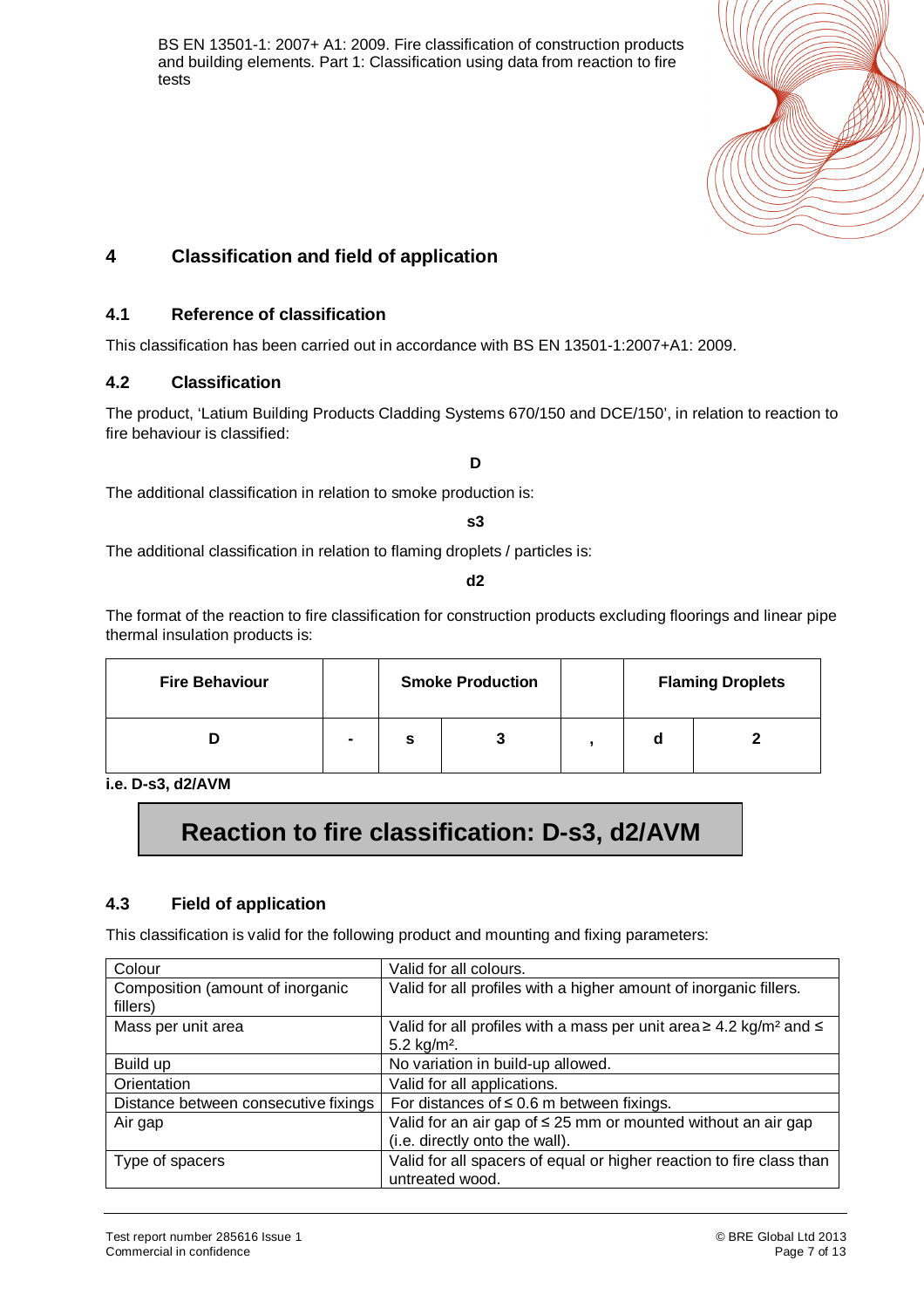

This classification is valid for the following end-use applications:

- i. Unplasticized cellular polyvinyl chloride (PVC-UE) profiles for internal and external wall and ceiling finishes fixed onto spacers with an air gap behind using either mechanical fixings or adhesive.
- ii. The classification is applicable to all A1 and A2 substrates (classified in accordance with EN 13501-  $1^1$ ) with a density of  $\geq 498$  kg/m<sup>3</sup>, including gypsum plasterboard.

#### **5 Limitations**

This classification document does not represent type approval or certification of the product.

The classification assigned to the product in this report is appropriate to a declaration of conformity by the manufacturer within the context of system 3 attestation of conformity and CE marking under the Construction Products Directive.

The manufacturer has made a declaration, which is held on file. This confirms that the products design requires no specific processes, procedures or stages (e.g. no addition of flame-retardants, limitation of organic content, or addition of fillers) that are aimed at enhancing the fire performance in order to obtain the classification achieved. As a consequence the manufacturer has concluded that system 3 attestation is appropriate.

The test laboratory has, therefore, played no part in sampling the product for the test, although it holds appropriate references, supplied by the manufacturer, to provide for traceability of the samples.

#### **6 References**

- 1. BS EN 13501-1: 2007+A1: 2009. Fire classification of construction products and building elements. Part 1: Classification using data from reaction to fire tests. BSI, 389 Chiswick High Road, London, W4 4AL. 2009.
- 2. BS EN 13245-2: 2008 Incorporating corrigenda November 2009 and August 2010. Plastics Unplasticized poly (vinyl chloride) (PVC-U) profiles for building applications. Part 2: PVC-U profiles and PVC-UE profiles for internal and external wall and ceiling finishes. BSI, 389 Chiswick High Road, London, W4 4AL. 2010.
- 3. BS EN 520: 2004 + A1: 2009 Incorporating Corrigendum July 2006. 'Gypsum plasterboards Definitions, requirements and test methods'. BSI, 389 Chiswick High Road, London, W4 4AL. 2009.
- 4. BS EN 13823: 2010. Reaction to fire tests for building products Building products excluding floorings exposed to the thermal attack by a single burning item. BSI, 389 Chiswick High Road, London, W4 4AL. 2010.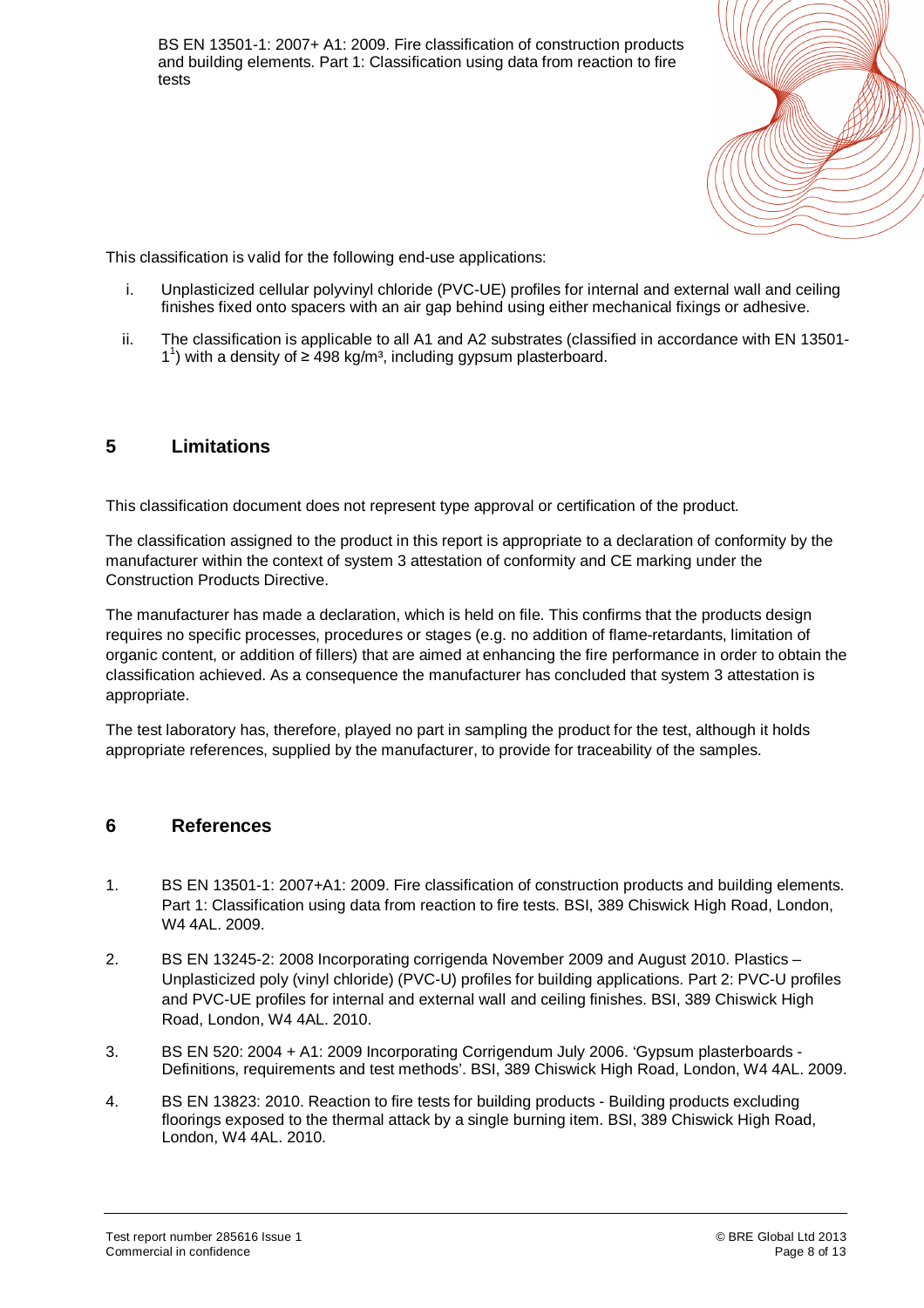

5. BS EN ISO 11925-2: 2010. 'Reaction to fire tests - Ignitability of products subjected to direct impingement of flame - Part 2: Single-source test'. BSI, 389 Chiswick High Road, London, W4 4AL. 2010.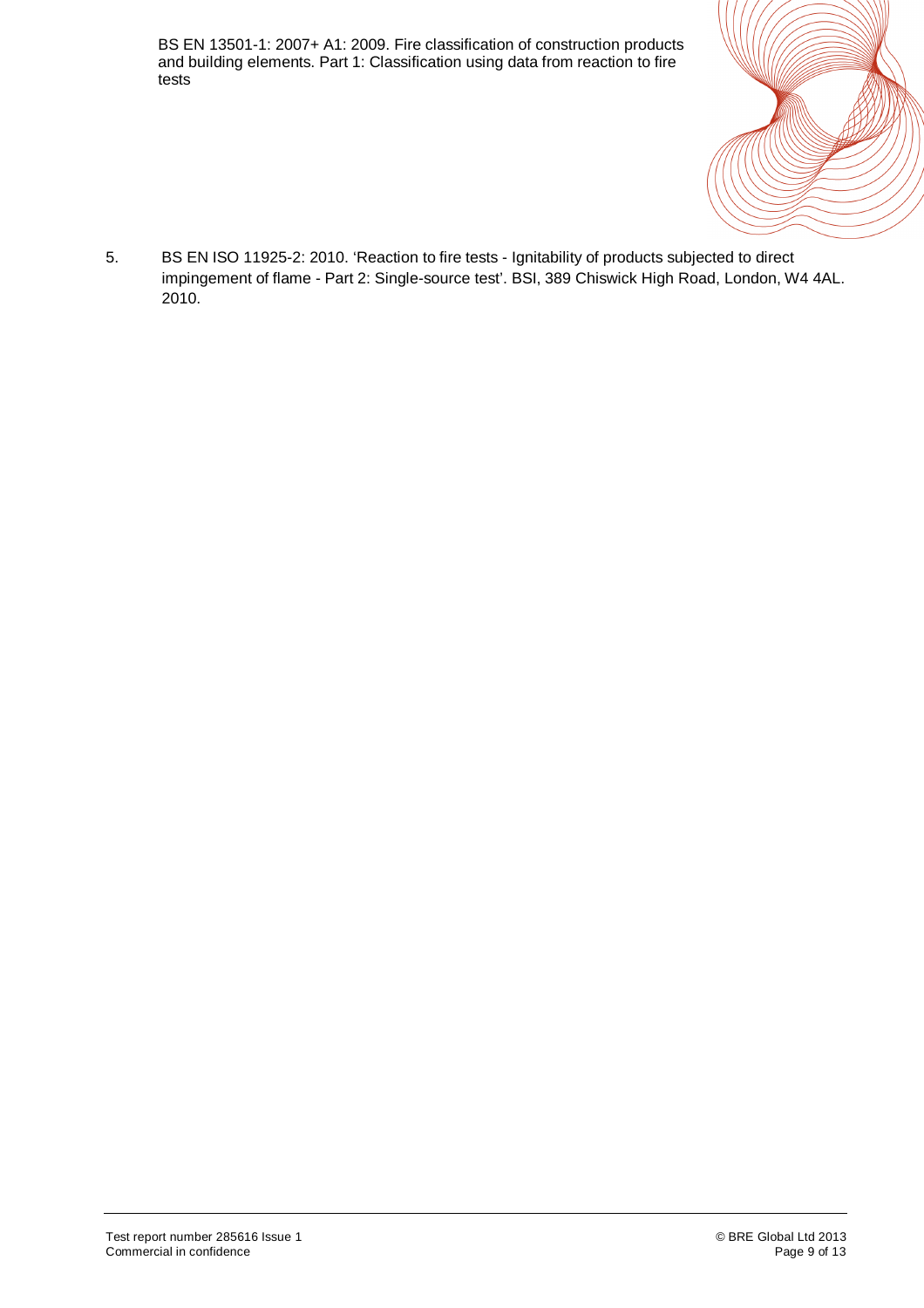

#### **Appendix A**

#### **Table A.1: Test sponsor's product description DCE/150/9001**

| <b>Company: Latium Building Products Limited</b>             |                                                                                                               |  |
|--------------------------------------------------------------|---------------------------------------------------------------------------------------------------------------|--|
| <b>Parameter</b>                                             | <b>Details</b>                                                                                                |  |
| Trade name                                                   | Latium Building Products Cladding System                                                                      |  |
| General description                                          | Cellular PVC Cladding - (Family A)                                                                            |  |
| Name and address of manufacturer of product                  | Latium Building Products Ltd, Billet Lane, Normanby<br>Enterprise Park, Normanby Rd, Scunthopre,<br>DN15 9YH. |  |
| Place of manufacture                                         | As above - DN15 9YH.                                                                                          |  |
| Product reference/number                                     | DCE/150/9001 - PVC-UE Core & PVC-U Skin                                                                       |  |
| <b>Thickness</b>                                             | 7 mm                                                                                                          |  |
| Density                                                      | $0.4$ kg/m                                                                                                    |  |
| Mass per unit area                                           | 5.2 $\overline{\text{kg/m}^2}$                                                                                |  |
| Generic type of product                                      | Profiles for internal & external wall & ceiling finishes                                                      |  |
| Flame retardant treatment added or organic                   | Yes - See Note 1                                                                                              |  |
| content limited during production (yes/no), if yes           |                                                                                                               |  |
| give details                                                 |                                                                                                               |  |
| European product standard, if applicable                     | BS EN 13245-2 2008                                                                                            |  |
| Industry/in-house product standard, if applicable            | BS7619-2010 now superseded by BS EN 1324-2                                                                    |  |
| Attestation of conformity systems                            | BS Kitemark, British Board of Agrement Cert                                                                   |  |
| Interior facing 1 - Generic type                             | Profiles for internal & external wall & ceiling finishes.                                                     |  |
| - Product reference                                          | <b>DCE/150</b>                                                                                                |  |
| - Manufacturer                                               | Latium Building Products Ltd                                                                                  |  |
| - Thickness                                                  | 7 mm                                                                                                          |  |
| - Mass per unit area/ density                                | 5.2 kg/m <sup>2</sup>                                                                                         |  |
| - Colour reference                                           | 9001<br>See Note 1                                                                                            |  |
| - amount of inorganic filler<br>- Trade name flame retardant | n/a                                                                                                           |  |
| - Generic type flame retardant                               | n/a                                                                                                           |  |
| - Amount flame retardant                                     | n/a                                                                                                           |  |
| Interior facing 2 - Generic type                             | n/a                                                                                                           |  |
| - Product reference                                          | n/a                                                                                                           |  |
| - Manufacturer                                               | n/a                                                                                                           |  |
| - Thickness                                                  | n/a                                                                                                           |  |
| - Mass per unit area/ density                                | n/a                                                                                                           |  |
| - Colour reference                                           | n/a                                                                                                           |  |
| - Trade name flame retardant                                 | n/a                                                                                                           |  |
| - Generic type flame retardant                               | n/a                                                                                                           |  |
| - Amount flame retardant                                     | n/a                                                                                                           |  |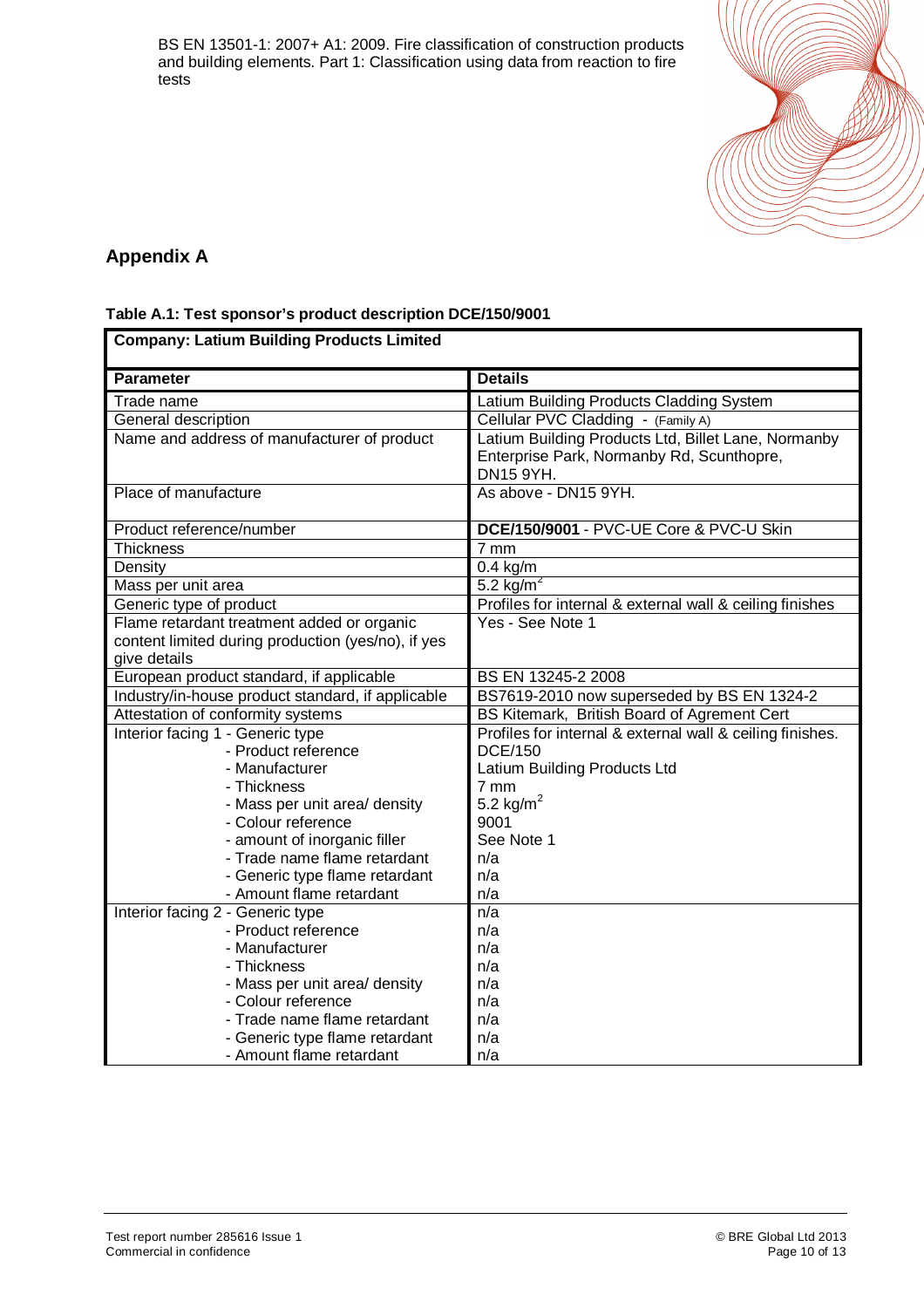|                         | <b>Company: Latium Building Products Limited</b> |                                              |  |
|-------------------------|--------------------------------------------------|----------------------------------------------|--|
| <b>Parameter</b>        |                                                  | <b>Details</b>                               |  |
| Core material           | - Generic type                                   | n/a                                          |  |
|                         | - Product reference                              | n/a                                          |  |
|                         | - Manufacturer                                   | n/a                                          |  |
|                         | - Thickness                                      | n/a                                          |  |
|                         | - Mass per unit area/density                     | n/a                                          |  |
|                         | - Colour reference                               | n/a                                          |  |
|                         | - Trade name flame retardant                     | n/a                                          |  |
|                         | - Generic type flame retardant                   | n/a                                          |  |
|                         | - Amount flame retardant                         | n/a                                          |  |
|                         | Exterior facing 2- Generic type                  | n/a                                          |  |
|                         | - Product reference                              | n/a                                          |  |
|                         | - Manufacturer                                   | n/a                                          |  |
|                         | - Thickness                                      | n/a                                          |  |
|                         | - Mass per unit area/density                     | n/a                                          |  |
|                         | - Colour reference                               | n/a                                          |  |
|                         | - Trade name flame retardant                     | n/a                                          |  |
|                         | - Generic type flame retardant                   | n/a                                          |  |
|                         | - Amount flame retardant                         | n/a                                          |  |
|                         | Exterior facing 1- Generic type                  | n/a                                          |  |
|                         | - Product reference                              | n/a                                          |  |
|                         | - Manufacturer                                   | n/a                                          |  |
|                         | - Thickness                                      | n/a                                          |  |
|                         | - Mass per unit area/density                     | n/a                                          |  |
|                         | - Colour reference                               | n/a                                          |  |
|                         | - Trade name flame retardant                     | n/a                                          |  |
|                         | - Generic type flame retardant                   | n/a                                          |  |
|                         | - Amount flame retardant                         | n/a                                          |  |
| Adhesive                | - Generic type                                   | n/a                                          |  |
|                         | - Product reference                              | n/a                                          |  |
|                         | - Manufacturer                                   | n/a                                          |  |
|                         | - Application rate                               | n/a                                          |  |
|                         | - Application method                             | n/a                                          |  |
|                         | - Specific gravity                               | n/a                                          |  |
|                         | - Colour reference                               | n/a                                          |  |
|                         | - Trade name flame retardant                     | n/a                                          |  |
|                         | - Generic type flame retardant                   | n/a                                          |  |
|                         | - Amount flame retardant                         | n/a                                          |  |
| Face to be tested       |                                                  | <b>PVC-U Skin</b>                            |  |
| Orientation aspects     |                                                  | Vertical + Warp & Weft - Face & Edge         |  |
|                         | Sampling Identification Reference                | Latium BP - CE Mark - Euroclass Fire Testing |  |
| Additional information: |                                                  | Testing to achieve Euroclass C or D          |  |

Note 1: This commercially sensitive information has been disclosed at the request of the test sponsor. The information will be retained in confidence on the BRE Global laboratory file.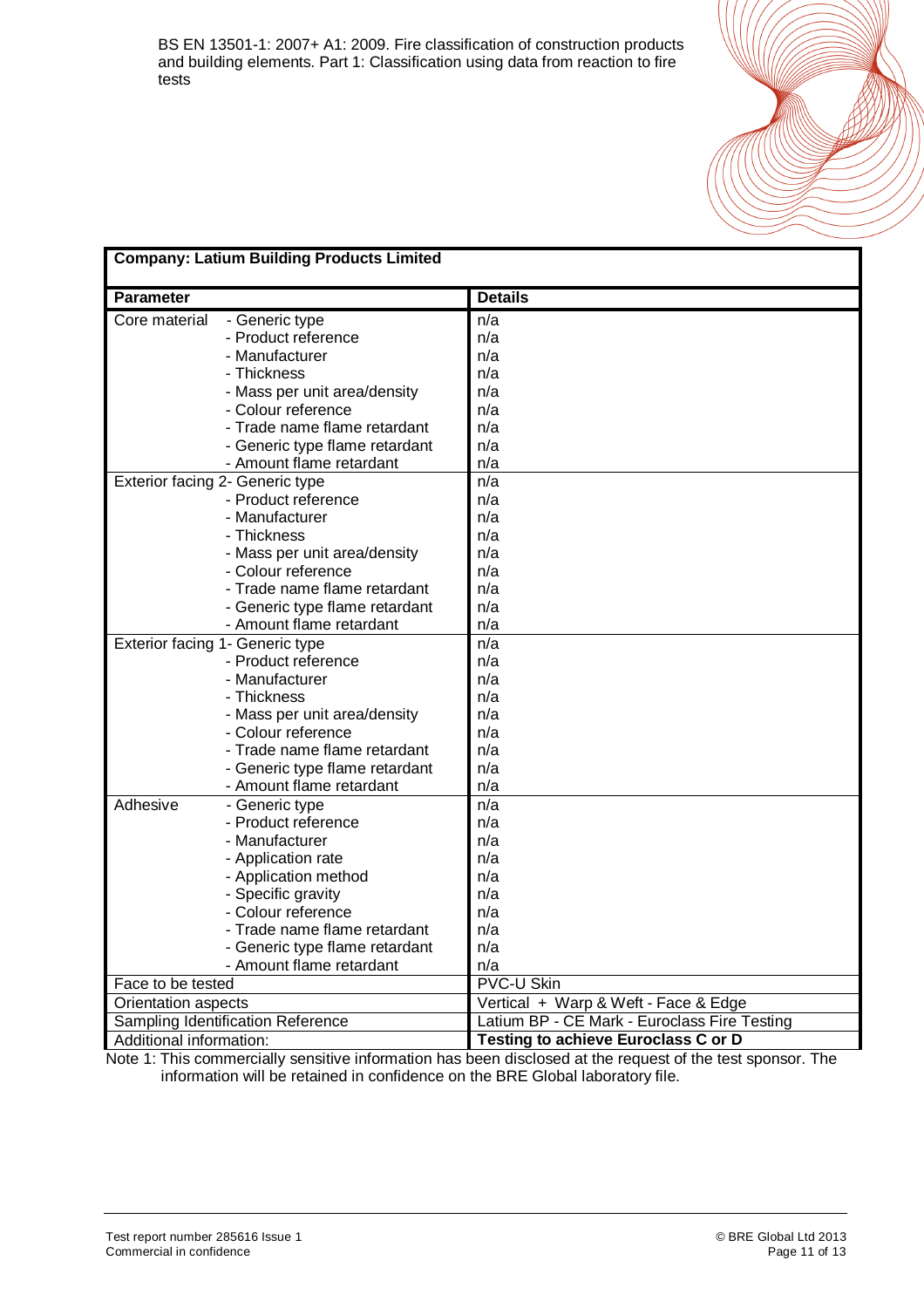

#### **Table A.2: Test sponsor's product description 670/150/9001**

| <b>Company: Latium Building Products Limited</b>        |                                                           |
|---------------------------------------------------------|-----------------------------------------------------------|
| <b>Parameter</b>                                        | <b>Details</b>                                            |
| Trade name                                              | Latium Building Products Cladding System                  |
| General description                                     | Cellular PVC Cladding - (Family A)                        |
| Name and address of manufacturer of product             | Latium Building Products Ltd, Billet Lane, Normanby       |
|                                                         | Enterprise Park, Normanby Rd, Scunthopre,                 |
|                                                         | DN15 9YH.                                                 |
| Place of manufacture                                    | As above - DN15 9YH.                                      |
| Product reference/number                                | 670/150/9001 - PVC-UE Core & PVC-U Skin                   |
| <b>Thickness</b>                                        | 6 mm                                                      |
| Density                                                 | $0.4$ kg/m                                                |
| Mass per unit area                                      | 4.2 $\overline{\text{kg/m}^2}$                            |
| Generic type of product                                 | Profiles for internal & external wall & ceiling finishes  |
| Flame retardant treatment added or organic              | Yes - See Note 1                                          |
| content limited during production (yes/no), if yes      |                                                           |
| give details                                            |                                                           |
| European product standard, if applicable                | BS EN 13245-2 2008                                        |
| Industry/in-house product standard, if applicable       | BS7619-2010 now superseded by BS EN 1324-2                |
| Attestation of conformity systems                       | BS Kitemark, British Board of Agrement Cert               |
| Interior facing 1 - Generic type                        | Profiles for internal & external wall & ceiling finishes. |
| - Product reference                                     | 670/150                                                   |
| - Manufacturer                                          | Latium Building Products Ltd                              |
| - Thickness                                             | 6 mm                                                      |
| - Mass per unit area/ density                           | 4.2 kg/m <sup>2</sup>                                     |
| - Colour reference                                      | 9001                                                      |
| - amount of inorganic filler                            | See Note 1                                                |
| - Trade name flame retardant                            | n/a                                                       |
| - Generic type flame retardant                          | n/a<br>n/a                                                |
| - Amount flame retardant                                | n/a                                                       |
| Interior facing 2 - Generic type<br>- Product reference | n/a                                                       |
| - Manufacturer                                          | n/a                                                       |
| - Thickness                                             | n/a                                                       |
| - Mass per unit area/ density                           | n/a                                                       |
| - Colour reference                                      | n/a                                                       |
| - Trade name flame retardant                            | n/a                                                       |
| - Generic type flame retardant                          | n/a                                                       |
| - Amount flame retardant                                | n/a                                                       |
| Core material<br>- Generic type                         | n/a                                                       |
| - Product reference                                     | n/a                                                       |
| - Manufacturer                                          | n/a                                                       |
| - Thickness                                             | n/a                                                       |
| - Mass per unit area/density                            | n/a                                                       |
| - Colour reference                                      | n/a                                                       |
| - Trade name flame retardant                            | n/a                                                       |
| - Generic type flame retardant                          | n/a                                                       |
| - Amount flame retardant                                | n/a                                                       |
| Exterior facing 2- Generic type                         | n/a                                                       |